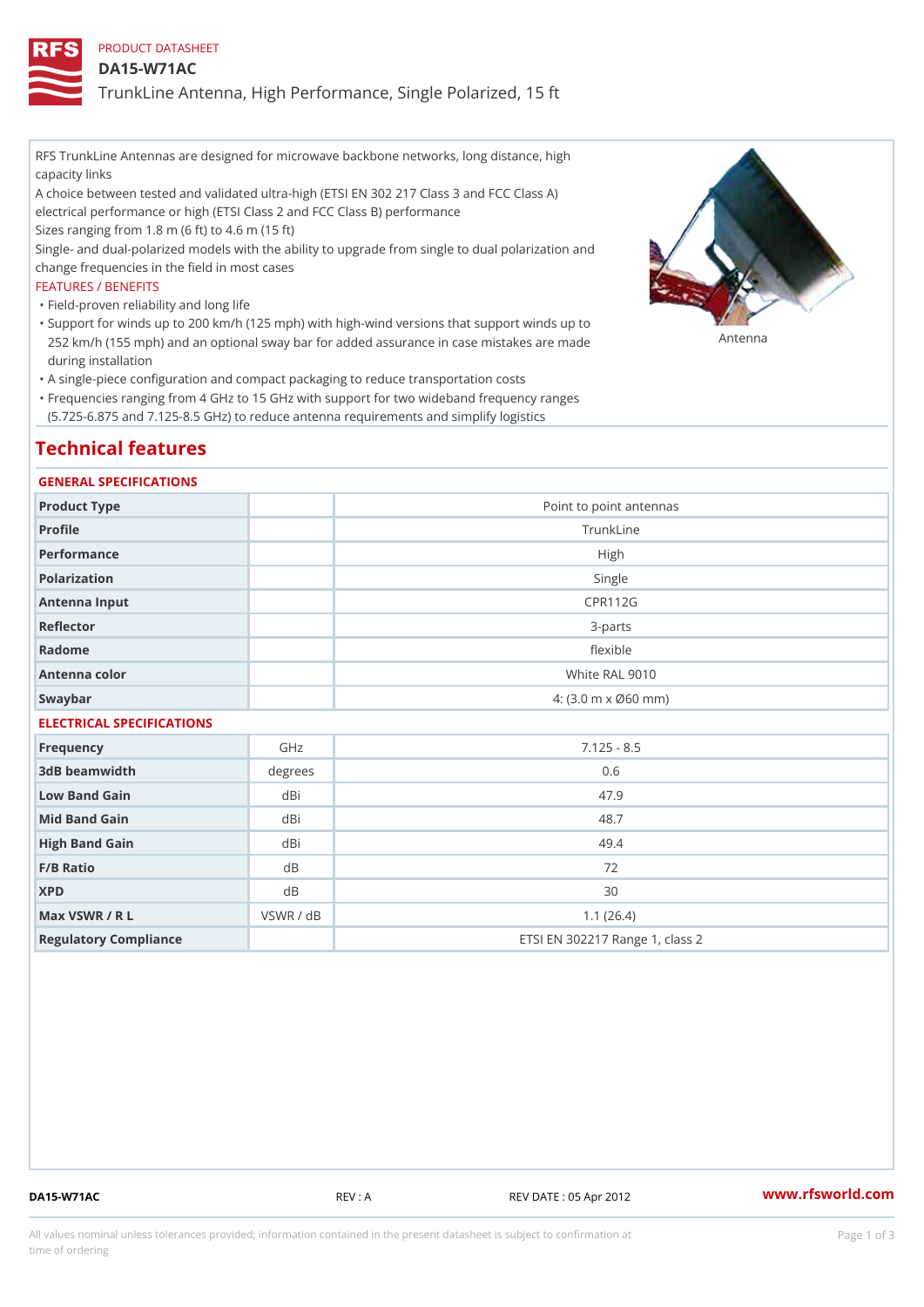# PRODUCT DATASHEET

# DA15-W71AC

TrunkLine Antenna, High Performance, Single Polarized, 15 ft

| Diameter                           | ft $(m)$     | 15(4.6)                                           |
|------------------------------------|--------------|---------------------------------------------------|
| Elevation Adjustment               | degree       | ± 5                                               |
| Azimuth Adjustment                 | degrees      | ± 5                                               |
| Polarization Adjustment            | degrees      | ± 5                                               |
| Mounting Pipe Diameter<br>minimaum | $mm$ (in)    | 219(8.6)                                          |
| Mounting Pipe Diameter<br>maximum  | $mm$ (in)    | 219(8.6)                                          |
| Approximate Weight                 | kg (lb)      | 750 (1650)                                        |
| Survival Windspeed                 | $km/h$ (mph) | 200 (125)                                         |
| Operational Windspeed              | $km/h$ (mph) | 190 (118)                                         |
| <b>STRUCTURE</b>                   |              |                                                   |
| Radome Material                    |              | PVC coated fabric                                 |
| FURTHER ACCESSORIES                |              |                                                   |
| optional Swaybar                   |              | 0: (not applicable)                               |
| Further Accessories                |              | SMA-SKO-UNIVERSAL-L : Universal sway bar fixation |

| Dimension A                                           | m m<br>(i n) | 4757 (188)  |
|-------------------------------------------------------|--------------|-------------|
| Dimension B                                           | m m<br>(i n) | 2360 (93.3) |
| Dimension C                                           | m m<br>(i n) | 855 (33.8)  |
| $Dim_b - D -$<br>$219$ m m $(8.5$ in $)$ P iip $\geq$ | m m          | 294 (11.6)  |
| Dimension E                                           | m m<br>(in)  | 455 (17.9)  |
| Dimension <sub>_F</sub>                               | m m<br>(in   | 1690 (66.8) |

DA15-W71AC REV : A REV DATE : 05 Apr 2012 [www.](https://www.rfsworld.com)rfsworld.com